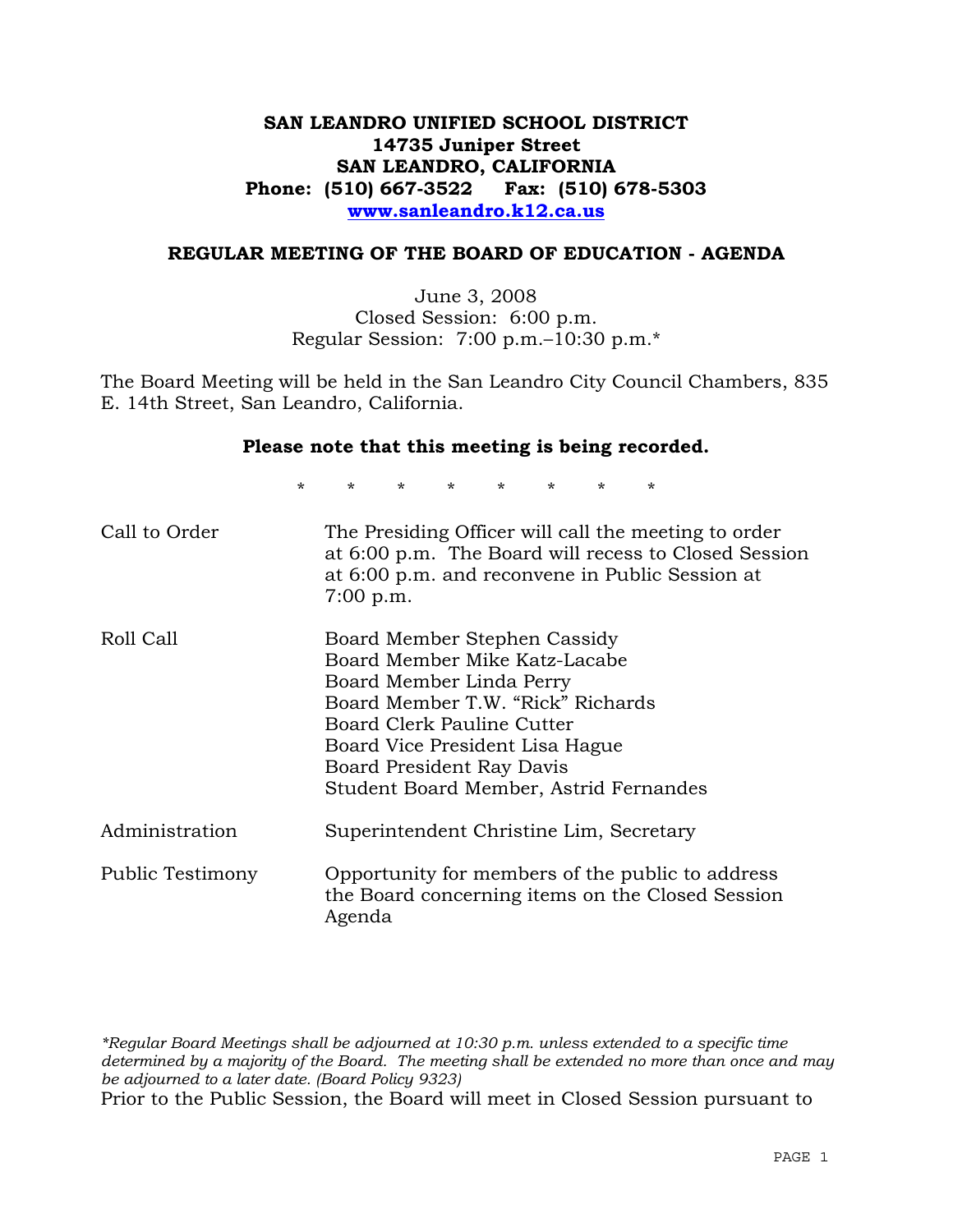Education Code Sections 35146 and 48918(c), and Government Code Sections 54957, 54957.6, 5495.9(b), 54956.8, 54956.9, and 54956.95.

- a) Student Expulsions
- b) Public Employee Performance Evaluation, Title: Superintendent's Evaluation
- c) Public Employee Discipline/Dismissal/Release
- d) Conference with Labor Negotiator;
- e) Conference with Legal Counsel Anticipated Litigation Significant exposure to litigation
- f) Public Employee Appointment Title: Accounting Manager
- g) Conference with Real Property Negotiator Property(ies)
- h) Conference with Legal Counsel Existing Litigation
- i) Matters Related to Students California High School Exit Exam (CAHSEE) Waiver Requests

| Report Closed<br>Session Action | Motion __________ Second __________ Vote ________ |                                                                                                                                                                                                                                                                                                                                                                                                                                                                                                                                                                                                                                                                                                                                                                                                                                                                                                                                                                                                                        |
|---------------------------------|---------------------------------------------------|------------------------------------------------------------------------------------------------------------------------------------------------------------------------------------------------------------------------------------------------------------------------------------------------------------------------------------------------------------------------------------------------------------------------------------------------------------------------------------------------------------------------------------------------------------------------------------------------------------------------------------------------------------------------------------------------------------------------------------------------------------------------------------------------------------------------------------------------------------------------------------------------------------------------------------------------------------------------------------------------------------------------|
| Pledge of Allegiance            |                                                   |                                                                                                                                                                                                                                                                                                                                                                                                                                                                                                                                                                                                                                                                                                                                                                                                                                                                                                                                                                                                                        |
| Approve Agenda                  | Motion __________ Second __________ Vote ________ | Approve the Regular Meeting Agenda of June 3, 2008                                                                                                                                                                                                                                                                                                                                                                                                                                                                                                                                                                                                                                                                                                                                                                                                                                                                                                                                                                     |
| Legal Statement                 | 54954.2(a)                                        | Members of the audience who wish to address the<br>Board are asked to complete the yellow card available at<br>the entrance and submit it to the Board's Administrative<br>Assistant. Speakers who have completed the card will be<br>called when the item is reached on the agenda or, for<br>non-agenda items, during the Public Testimony. Cards<br>are to be turned in before the item is reached on the<br>agenda. Please note that this meeting is being recorded.<br>State law prohibits the Board of Education from taking<br>any action on or discussing items that are not on the<br>posted agenda except to A) briefly respond to statements<br>made or questions posed by the public in attendance; B)<br>ask questions for clarification; C) provide a reference to a<br>staff member or other resource for factual information in<br>response to the inquiry; or D) ask a staff member to<br>report back on the matter at the next meeting and/or put<br>it on a future agenda. (Government Code Section |
| <b>PRESENTATIONS</b>            |                                                   |                                                                                                                                                                                                                                                                                                                                                                                                                                                                                                                                                                                                                                                                                                                                                                                                                                                                                                                                                                                                                        |

# **7:00-7:05 p.m.** \* A Certificate of Commendation will be presented to San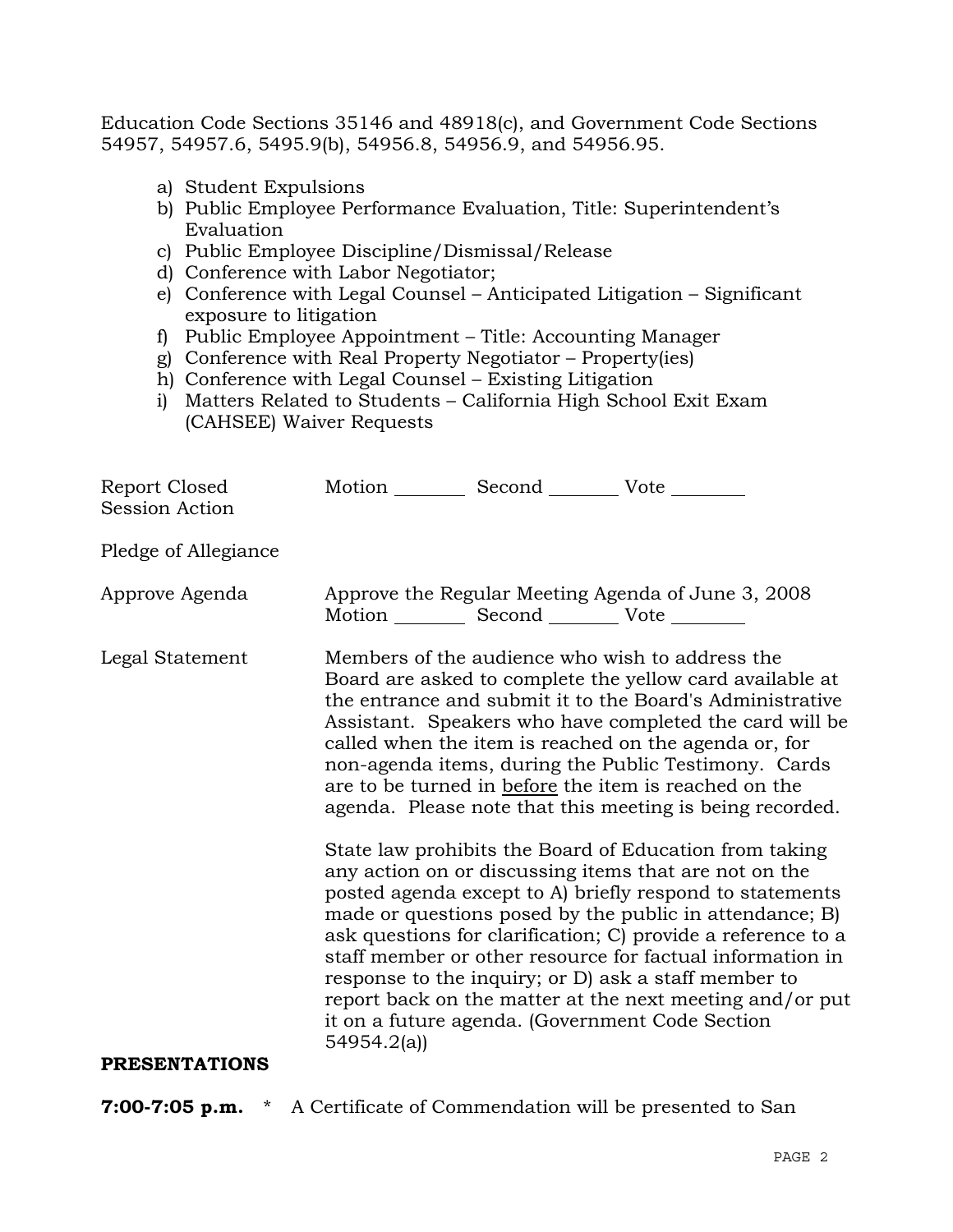Leandro High School senior Mark Jay Acosta for placing  $2<sup>nd</sup>$  in the state wrestling competition and  $3<sup>rd</sup>$  in the Senior National Competition in Virginia Beach, the first San Leandro High School wrestler to accomplish such an honor.

**7:05-7:10 p.m.** \* The Board of Education will recognize the following 2008-2009 Employees/Volunteers of the Year:

| • Volunteer:<br>• Classified Employee: | Pete Ballew<br>Jackie Chun |
|----------------------------------------|----------------------------|
| • Teacher of the Year:                 | Karen Berry                |
| Administrator of the Year:             | Linda Granger              |

- **7:10-7:15 p.m.** \* The Board of Education will present Astrid Fernandes the with a Certificate of Commendation for her service as the very first Student Board Member on the San Leandro Unified School District Board of Education from February 5, 2008 to June 2008.
- **7:15-7:20 p.m.** \* Directors Catherine Heck and Andrea Gorham will accept Certificates of Commendation on behalf of the following people for all of their time and effort towards the success of Bancroft Middle School's production of *Peter Pan*:

|                                           | Andrea M. Gorham                                            |
|-------------------------------------------|-------------------------------------------------------------|
|                                           |                                                             |
| Orchestra Conductor                       |                                                             |
|                                           |                                                             |
| Aerial Choreographer Anthony De La Cruz,  |                                                             |
|                                           | ZFX Flight Director, Cirque De Soleil                       |
| Technical Director/Lighting Pat Brandon   |                                                             |
| Design/Fly Team Leader                    |                                                             |
|                                           |                                                             |
|                                           | Darling Children Fly Operators  Nick Maclean, Daniel Ewert, |
|                                           | Ronnie Cannon, Richard                                      |
| Pugliese,                                 | John Saunders                                               |
| Set Construction Team Leader Alan Koizumi |                                                             |
|                                           |                                                             |
|                                           | Ronnie Cannon, Richard                                      |
| Pugliese,                                 | Kat Porter, Jason Proctor                                   |
|                                           |                                                             |
|                                           |                                                             |
| House ManagerClaire Bove                  |                                                             |
|                                           |                                                             |
|                                           | Sandy Schwarz, Taylor Vanden<br><b>Brock</b>                |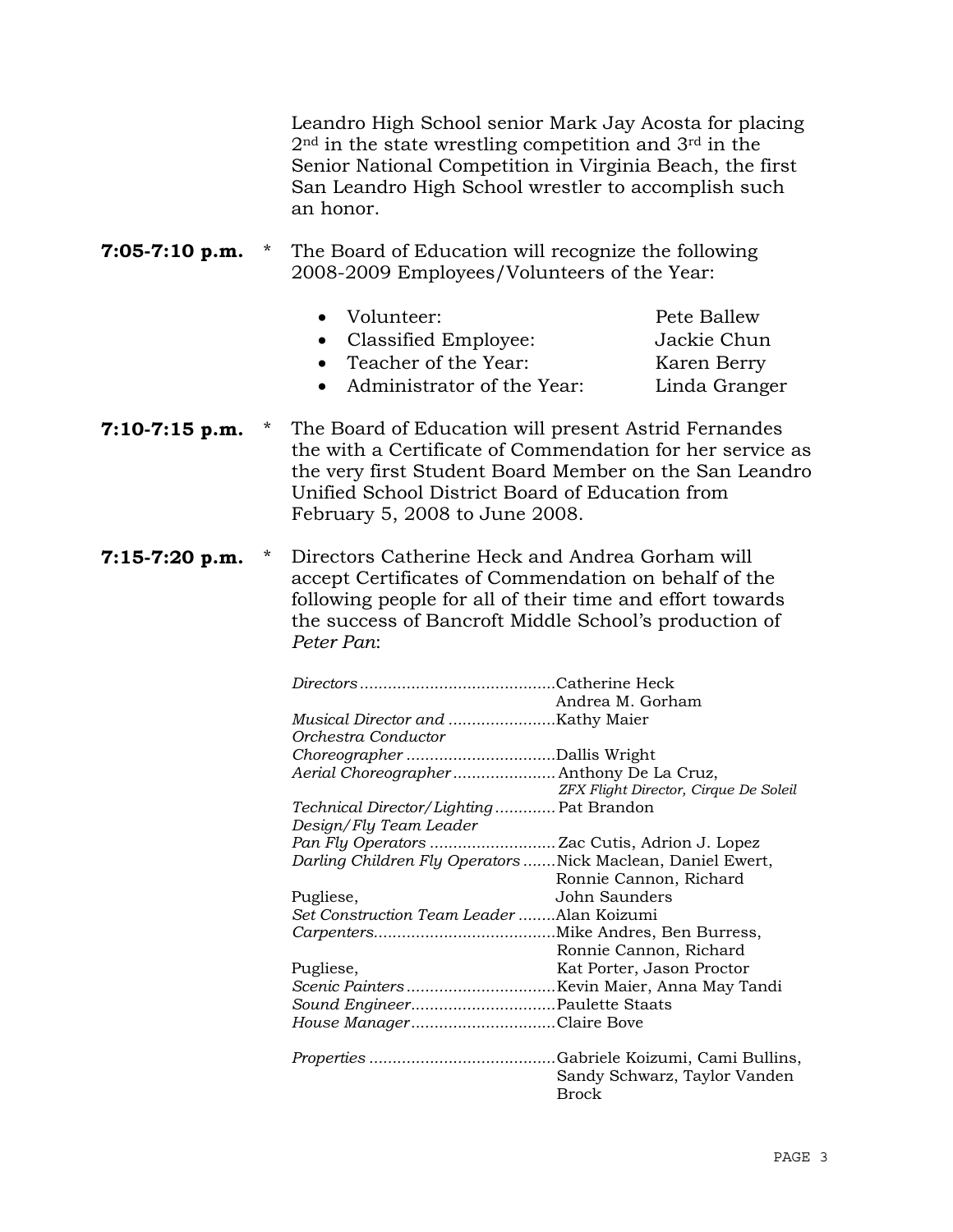|                                          | De La Cruz, Melanie Tannam,                         |
|------------------------------------------|-----------------------------------------------------|
| Kim                                      | Lijiquist, Kathy Gorham, Anna                       |
|                                          | May Tandi, Chanty Bullins, Joan                     |
|                                          | Porter, Susan Pugliese                              |
|                                          | Hair & Makeup ArtistMelissa Andres, Andrea Ceballos |
|                                          | Beard & Makeup Artist Wendy Alder, Carrie King      |
|                                          |                                                     |
|                                          |                                                     |
| Back Stage Teacher in ChargeStarla Mason |                                                     |
|                                          |                                                     |
|                                          |                                                     |

- **7:20-8:05 p.m.** \* David Lorden, Director of Student Services and staff will present a three-year review of safety data and measures all secondary schools have taken to improve safety, reduce violence and create a learning environment that is safe, physically, emotionally and socially for all students.
- **8:05-8:20 p.m.** \* On May 14, 2007, the Governor presented the 2008-09 May Revision budget proposals. Staff will provide a presentation to the Board that highlights the Governor's education budget.

### **PUBLIC TESTIMONY ON NON-AGENDA ITEMS**

**8:20-8:45 p.m. REPORTS** Correspondence

 Student Board Member Report Superintendent's Report Board Committee Reports

- Communication
- Facilities/Technology

## **8:45-8:50 p.m. CONSENT ITEMS**

These items are considered routine and may be enacted by a single motion. At the request of any member of the Board, any item on the consent agenda shall be removed and given individual consideration for action as a regular agenda item.

General Services

1.1-C Approval of Board Staff Recommendation: Approve the minutes of the regular board meeting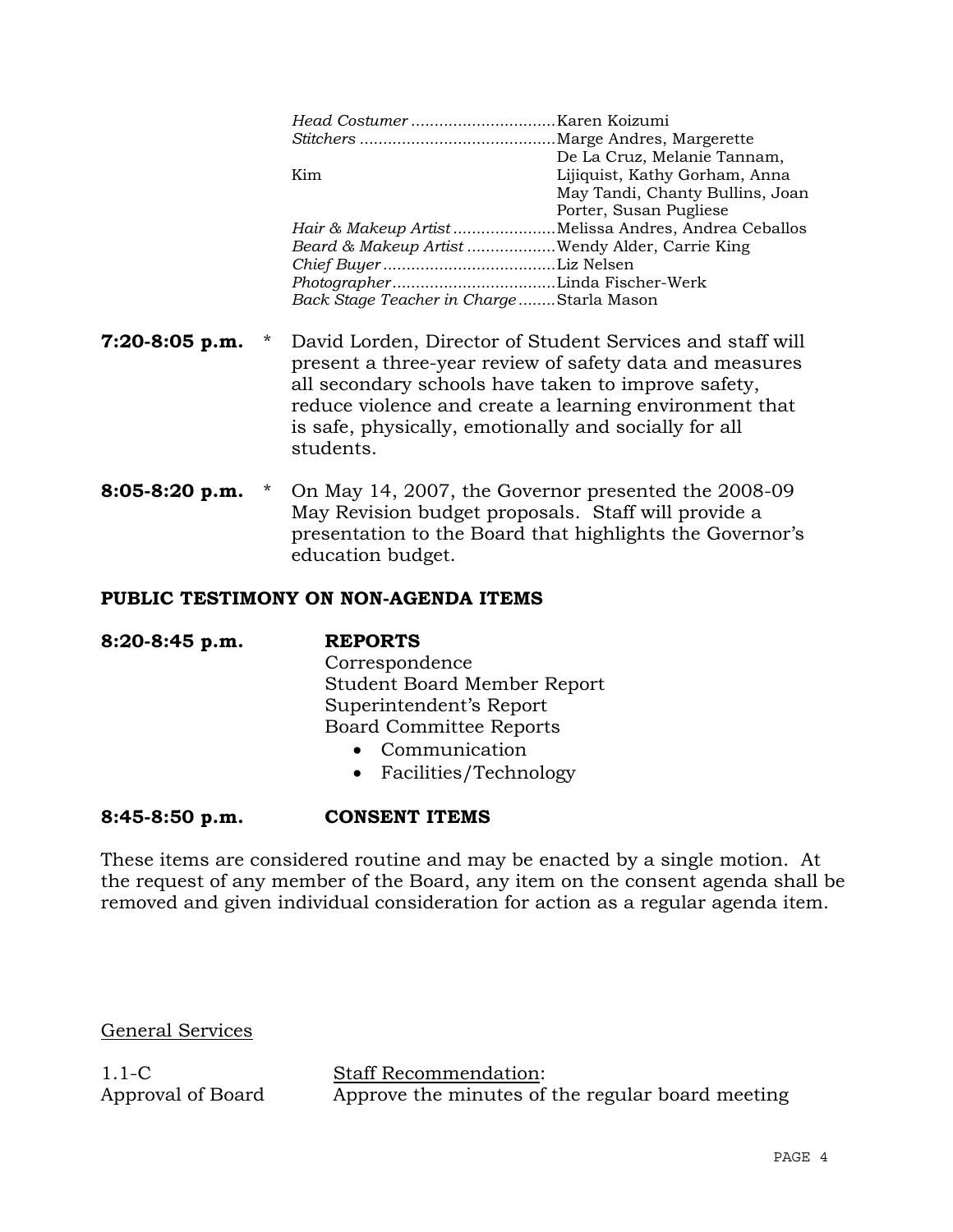| Minutes – April 15,<br>2008                                   | held on April 15, 2008.                                                                                                                                                                                                                                                                     |  |  |
|---------------------------------------------------------------|---------------------------------------------------------------------------------------------------------------------------------------------------------------------------------------------------------------------------------------------------------------------------------------------|--|--|
|                                                               | Motion _________ Second __________ Vote _______                                                                                                                                                                                                                                             |  |  |
| $1.2 - C$<br>Approval of Board<br>Minutes – April 29,<br>2008 | <b>Staff Recommendation:</b><br>Approve the minutes of the special board meeting<br>held on April 29, 2008.                                                                                                                                                                                 |  |  |
|                                                               | Motion _________ Second ___________ Vote _______                                                                                                                                                                                                                                            |  |  |
| $1.3-C$<br>Approval of Board<br>Minutes $-$ May 13,<br>2008   | Staff Recommendation:<br>Approve the minutes of the special board meeting<br>held on May 12, 2008.                                                                                                                                                                                          |  |  |
|                                                               | Motion _________ Second ___________ Vote _______                                                                                                                                                                                                                                            |  |  |
| <b>Human Resources</b>                                        |                                                                                                                                                                                                                                                                                             |  |  |
| $2.1-C$<br>Acceptance of<br>Personnel Report                  | <b>Staff Recommendation:</b><br>Accept Personnel Report as submitted.                                                                                                                                                                                                                       |  |  |
|                                                               | Motion _________ Second __________ Vote _______                                                                                                                                                                                                                                             |  |  |
| <b>Educational Services</b>                                   |                                                                                                                                                                                                                                                                                             |  |  |
| $3.1-C$<br>Acceptance of<br>Donations                         | <b>Staff Recommendation:</b><br>Approve the acceptance of gifts to the District as<br>follows:                                                                                                                                                                                              |  |  |
|                                                               | <b>Washington Elementary School</b><br>• Variety of books from Pauline Cutter                                                                                                                                                                                                               |  |  |
|                                                               | Motion _________ Second _________ Vote _______                                                                                                                                                                                                                                              |  |  |
| $3.2-C$<br>Proposed Stipulated<br><b>Expulsion Order</b>      | <b>Staff Recommendation:</b><br>Approve the stipulated expulsion recommendation<br>from the Director of Student Support Services for<br>student E20-07/08.                                                                                                                                  |  |  |
|                                                               | Motion _________ Second __________ Vote _______                                                                                                                                                                                                                                             |  |  |
| $3.3 - C$<br>Recommendation to<br>Terminate from<br>Expulsion | <b>Staff Recommendation:</b><br>Approve termination of expulsion order education<br>from the Director of Student Support Services for<br>students E70-05/06 whose current whereabouts<br>is unknown and who is at least eighteen years of<br>age and has had four or more years to complete |  |  |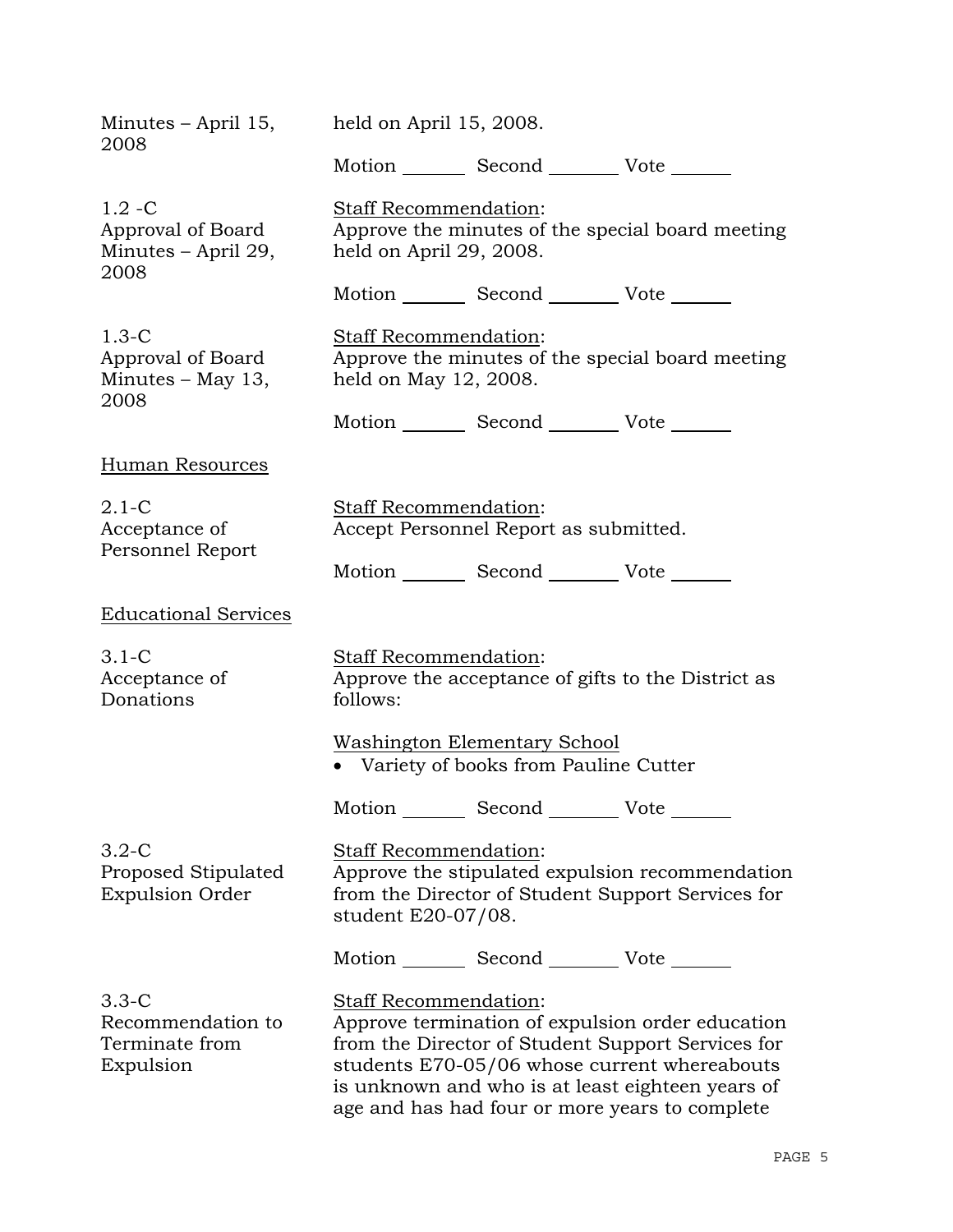his/her high school – Unable to verify success of expulsion. Motion Second Vote 3.4-C Resolution #08-29, Agreement between Oakland and San Leandro Unified School Districts MOU Staff Recommendation: Adopt Resolution #08-29, Agreement between San Leandro Unified School District and Oakland Unified School District for the San Leandro Adult School for the school years 2008-2011. Motion Second Vote \_\_\_\_\_\_ 3.5-C California High School Exit Exam (CAHSEE) Waiver Requests Staff Recommendation: Approve California High School Exit Exam (CAHSEE) waiver request recommendation by the Assistant Superintendent of Educational Services for the following students: SO1-07/08 SO4-07/08 SO2-07/08 SO5-07/08 SO3-07/08 SO6-07/08 Motion Second Vote 3.6-C School Accountability Report Card Contract Axiom, Inc. for the 2007-2008 School; Year Staff Recommendation: Approve School Accountability Report Card Contract for services with Axiom, Inc. for the 2007-2008 school year. Motion Second Vote Business Operations 4.1-C Resolution #08-28 To Declare Certain Equipment Surplus and/or Obsolete Staff Recommendation: Adopt Resolution #08-28, to Declare Certain Equipment Surplus and/or Obsolete. Motion Second Vote 4.2-C Consultant Contract with Sandy Davini to Perform Retro Payroll Services and the Development of the Staff Recommendation: Approve the Consultant Contract with Sandy Davini to Perform Retro Payroll Services and the Development of the 2008-09 Adopted Budget.

2008-09 Adopted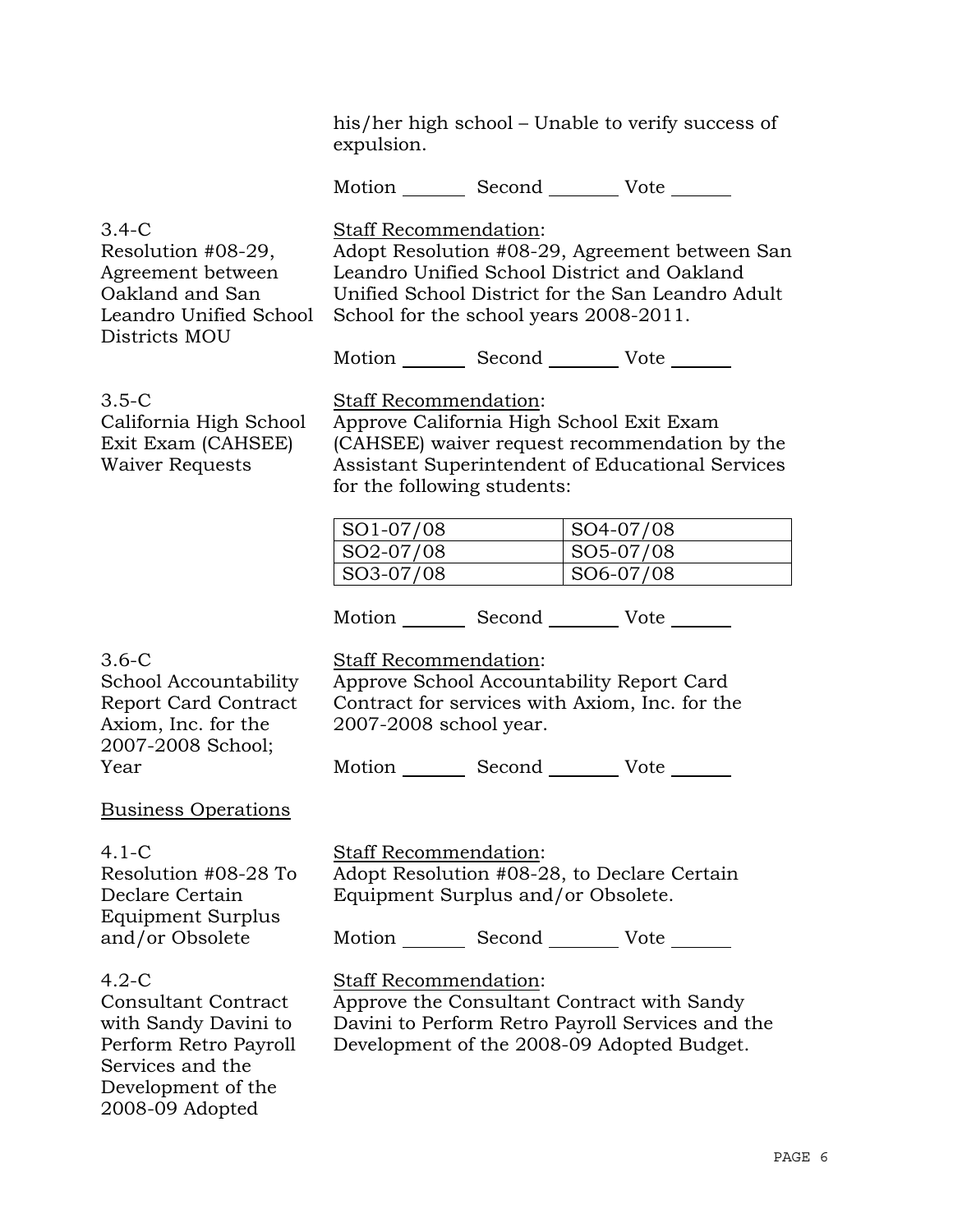| <b>Budget</b>                                                                                                                                    |                                                                                                                                                                                              | Motion _________ Second __________ Vote _______                            |                                                                                                     |
|--------------------------------------------------------------------------------------------------------------------------------------------------|----------------------------------------------------------------------------------------------------------------------------------------------------------------------------------------------|----------------------------------------------------------------------------|-----------------------------------------------------------------------------------------------------|
| <b>Facilities and Construction</b>                                                                                                               |                                                                                                                                                                                              |                                                                            |                                                                                                     |
| $5.1 - C$<br>Categorical Exemption<br>for the San Leandro<br>High School Library                                                                 | <b>Staff Recommendation:</b>                                                                                                                                                                 | Motion Second Vote ______                                                  | Approve the filing of a Categorical Exemption for<br>the San Leandro High School Library Expansion. |
| Expansion                                                                                                                                        |                                                                                                                                                                                              |                                                                            |                                                                                                     |
| $5.2-C$<br><b>Construction Contract</b><br>for Re-Roofing at<br>Monroe Elementary<br>School Low Roof                                             | <b>Staff Recommendation:</b><br>Approve award of the construction contract for re-<br>roofing at Monroe Elementary School Low Roof,<br>Bid package #08-04, to State Roofing Systems,<br>Inc. |                                                                            |                                                                                                     |
|                                                                                                                                                  |                                                                                                                                                                                              | Motion Second Vote ______                                                  |                                                                                                     |
| $5.3-C$<br><b>Construction Contract</b><br>for Restroom<br>Renovation at McKinley<br>and Washington<br>Elementary Schools,<br>Bid Package #08-03 | Staff Recommendation:                                                                                                                                                                        | Restroom Renovation, Bid package #08-03 to<br>Chapot Construction Company. | Approve award of construction contract for the<br>McKinley and Washington Elementary Schools        |
|                                                                                                                                                  | Motion _______                                                                                                                                                                               | Second _________ Vote _______                                              |                                                                                                     |

| $5.4 - C$                                   | <b>Staff Recommendation:</b>                     |
|---------------------------------------------|--------------------------------------------------|
| Contract for Division of                    | Approve the Contract for Division of the State   |
| the State Architect                         | Architect (DSA) Inspector of Record (IOR)        |
| (DSA) Inspector of                          | Inspection Services with Jason R. Zalinski (aka: |
| Record (IOR)                                | Inspection & Construction Services) for Restroom |
| <b>Inspection Services</b>                  | Renovations and Portables at McKinley and        |
| with Jason R. Zalinski                      | Washington Elementary Schools, and the San       |
| (aka: <i>Inspection <math>\&amp;</math></i> | Leandro High School Music Building Roofing and   |
| <b>Construction Services</b>                | HVAC Projects.                                   |
| for Restroom                                |                                                  |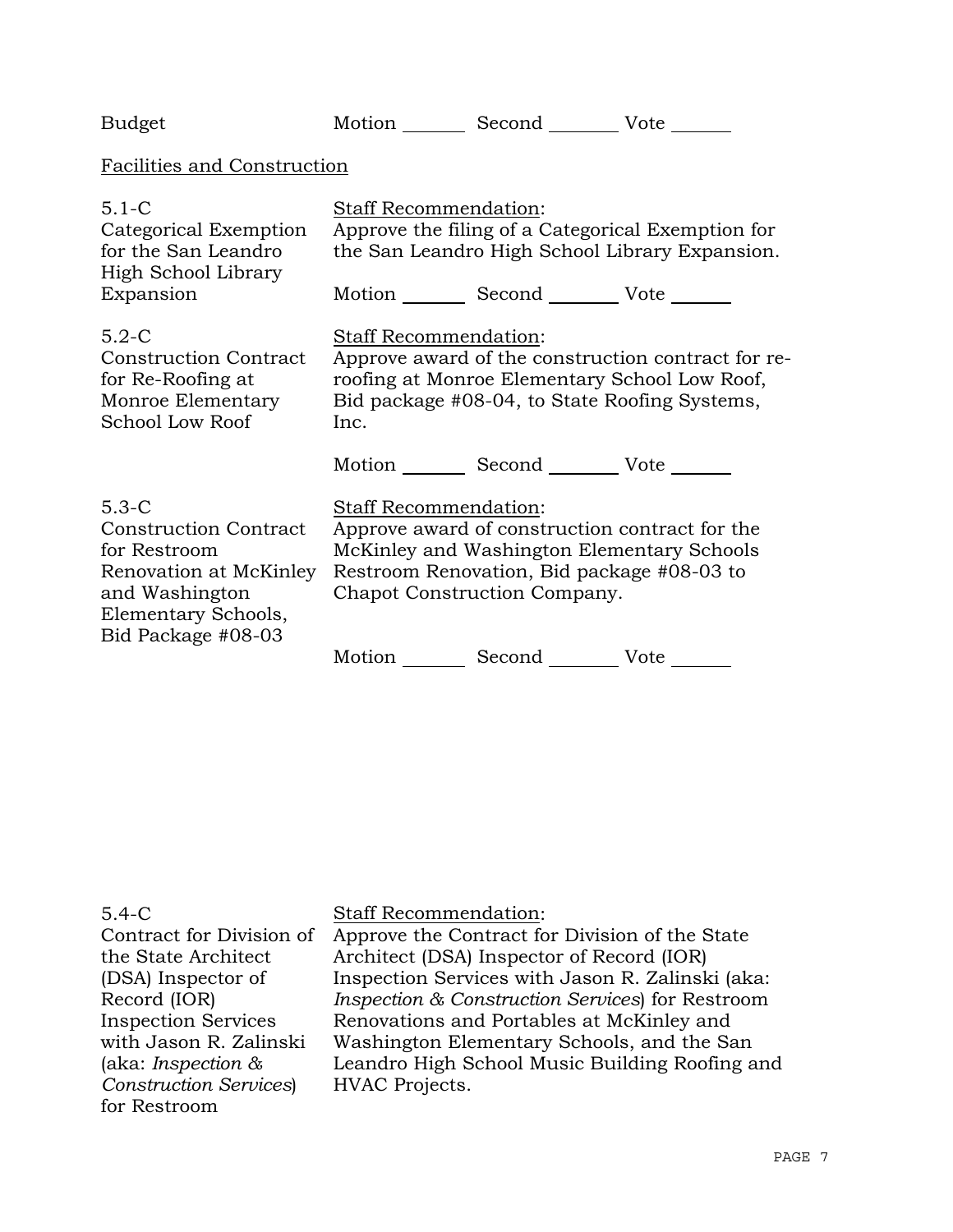| Renovations and       |        |        |      |
|-----------------------|--------|--------|------|
| Portables at McKinley |        |        |      |
| and Washington        |        |        |      |
| Elementary Schools,   |        |        |      |
| and the San Leandro   |        |        |      |
| High School Music     |        |        |      |
| Building Roofing and  |        |        |      |
| <b>HVAC Projects</b>  | Motion | Second | Vote |
|                       |        |        |      |

# **8:50-9:05 p.m. ACTION ITEMS**

These items are presented for action at this time. Some may have been reviewed at a previous meeting.

Business Operations

| $4.1 - A$<br>Public Disclosure of<br>Collective Bargaining<br>Agreement for San<br>Leandro Teachers'<br>Association (SLTA)                                        | <b>Staff Recommendation:</b><br>Approve the Public Disclosure of the San Leandro<br>Teachers' Association (SLTA) collective bargaining<br>agreement.<br>Motion Second Vote                                          |
|-------------------------------------------------------------------------------------------------------------------------------------------------------------------|---------------------------------------------------------------------------------------------------------------------------------------------------------------------------------------------------------------------|
| <b>Human Resources</b>                                                                                                                                            |                                                                                                                                                                                                                     |
| $2.1-A$<br>Ratification of<br>Tentative Agreement<br>between the San<br>Leandro Unified School<br>District and the San<br>Leandro Teachers'<br>Association (SLTA) | Staff Recommendation:<br>Approve the ratification of the tentative agreement<br>between the San Leandro Unified School District<br>and the San Leandro Teachers' Association<br>(SLTA).<br>Motion Second Vote       |
| $2.2-A$<br>Resolution #08-30,<br>Establishment of a<br>Four-Consecutive-Day<br>Workweek for the<br>Period of July 6, 2008,<br>through August 1,<br>2008           | Staff Recommendation:<br>Adopt Resolution #08-30, Establishment of a<br>Four-Consecutive-Day Workweek for the Period of<br>July 6, 2008, through August 1, 2008.<br>Motion _________ Second __________ Vote _______ |

## **9:05 p.m. ADDITIONAL SUGGESTIONS AND COMMENTS FROM BOARD MEMBERS**